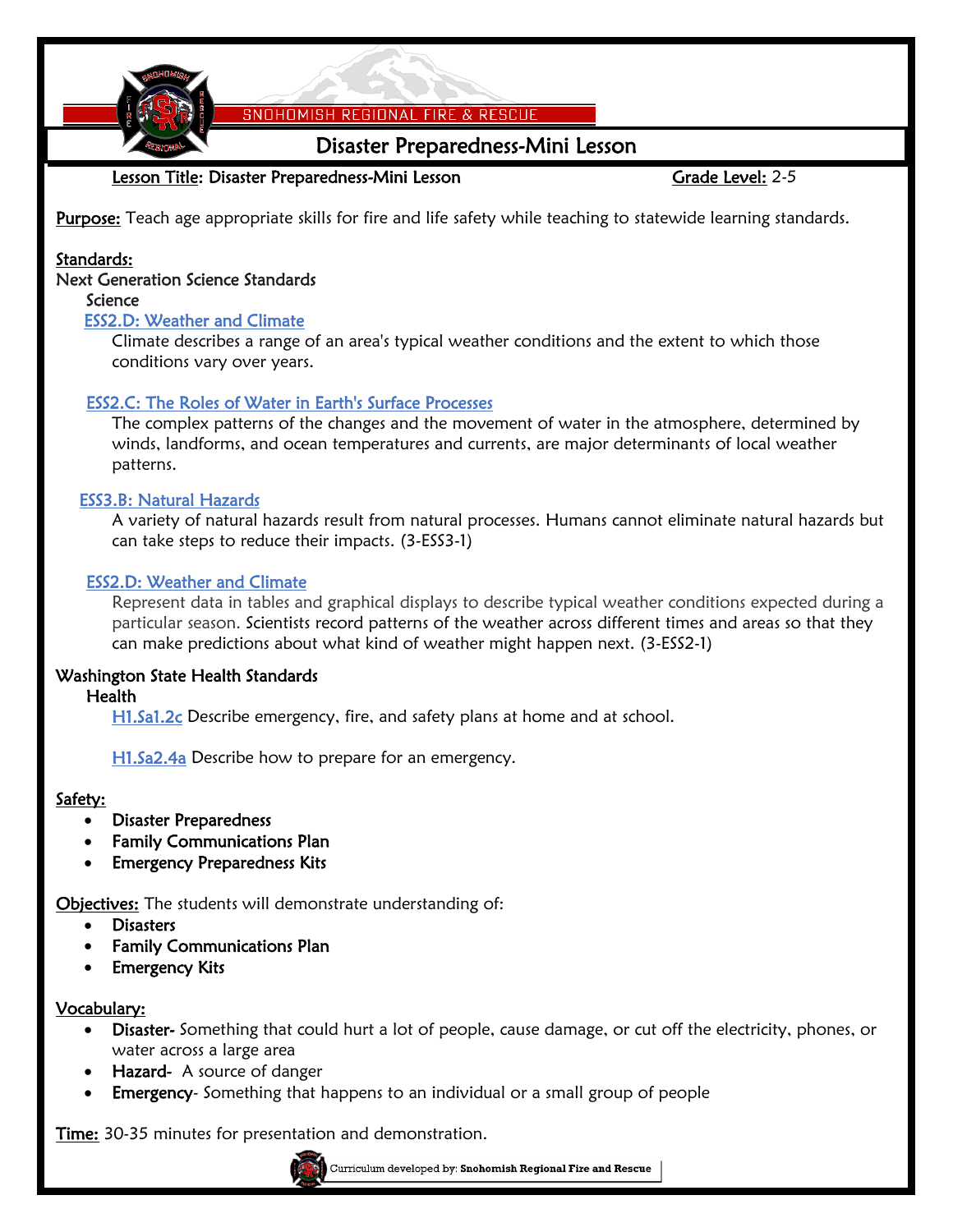

#### SNOHOMISH REGIONAL FIRE & RESCUE

#### Instructional Content:

\*\*Use this bulleted list to guide you and keep you on track and meeting all objectives for lesson. Everyone has their own style for teaching, the most important thing is the make it fun and engaging for the kids. $**$ 

- Warm up Activities:
	- o Mini KWL:
		- Ask students to individually make a mini KWL chart about what they know about Disasters, Emergencies, Hazards, and Preparedness.
			- K-What do you already know about Disasters, Emergencies, Hazards, and Preparedness?
			- W-What do I want to know about Disasters, Emergencies, Hazards, and Preparedness?

#### o Bell Ringer:

- **Disaster Preparedness Bell Ringer:** 
	- Have students complete the Disaster Preparedness Bell Ringer.

#### o Entrance Ticket:

**Ask students to try to define: Disaster, Emergency, and Hazard.** 

#### Video:

- o Follow the link:
	- \* http://www.snofire7.org/preparedness\_education/home\_education\_lessons/index.cfm
- o Watch Video:
	- Run time:  $25:17$
- o Have students fill out the worksheet as they watch.

#### Closure Activities:

- Disaster Preparedness Bell Ringer:
	- Have students look at their responses on the bell ringer. Have them correct and add to their responses now that they have watched the video.
- Exit Ticket:
	- Have students respond to questions on the Disaster Preparedness Exit Ticket.
- Vocabulary Exit Ticket:
	- Ask students to use what they learned to add more detail to the definitions they wrote at the beginning of class for the following terms: Disaster, Hazard, and Emergency.
- Mini KWL:
	- Ask students to finish the last column for the KWL chart. L-What did you learn?

#### Homework and Enrichment Activities:

- Disaster Preparedness Worksheets
- Disaster Preparedness with Pedro Activity Book

#### Handouts:

 Disaster Preparedness Bell Ringer and Exit **Ticket** 

KWL Chart



Curriculum developed by: Snohomish Regional Fire and Rescue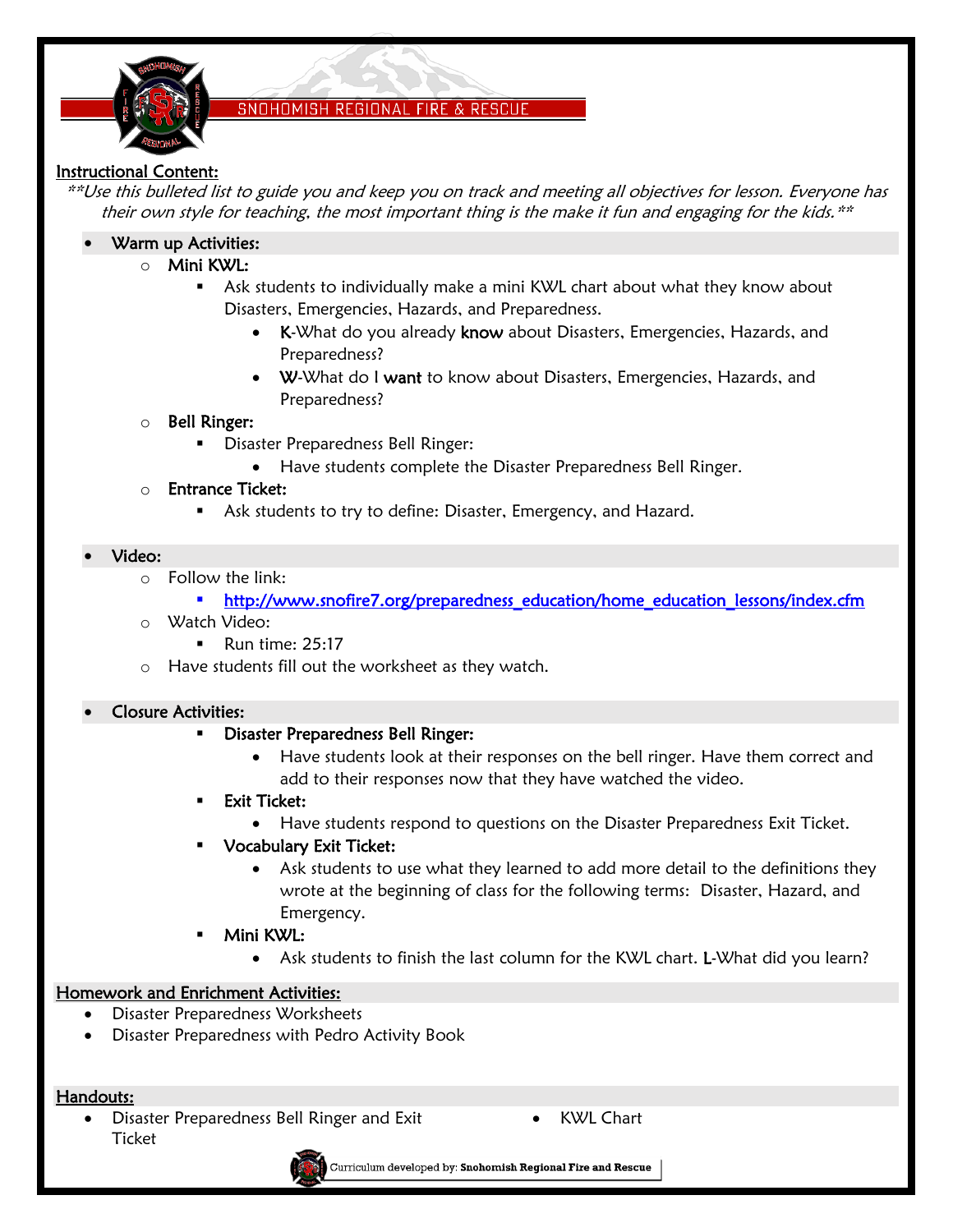MINI KWL CHART

**NAME OF STUDENT:** 

**SUBJECT:** 

**LESSON:** 

**WHAT! KNOW:** 

**WHATI WANT TO KNOW:** 





Curriculum developed by: Snohomish Regional Fire and Rescue